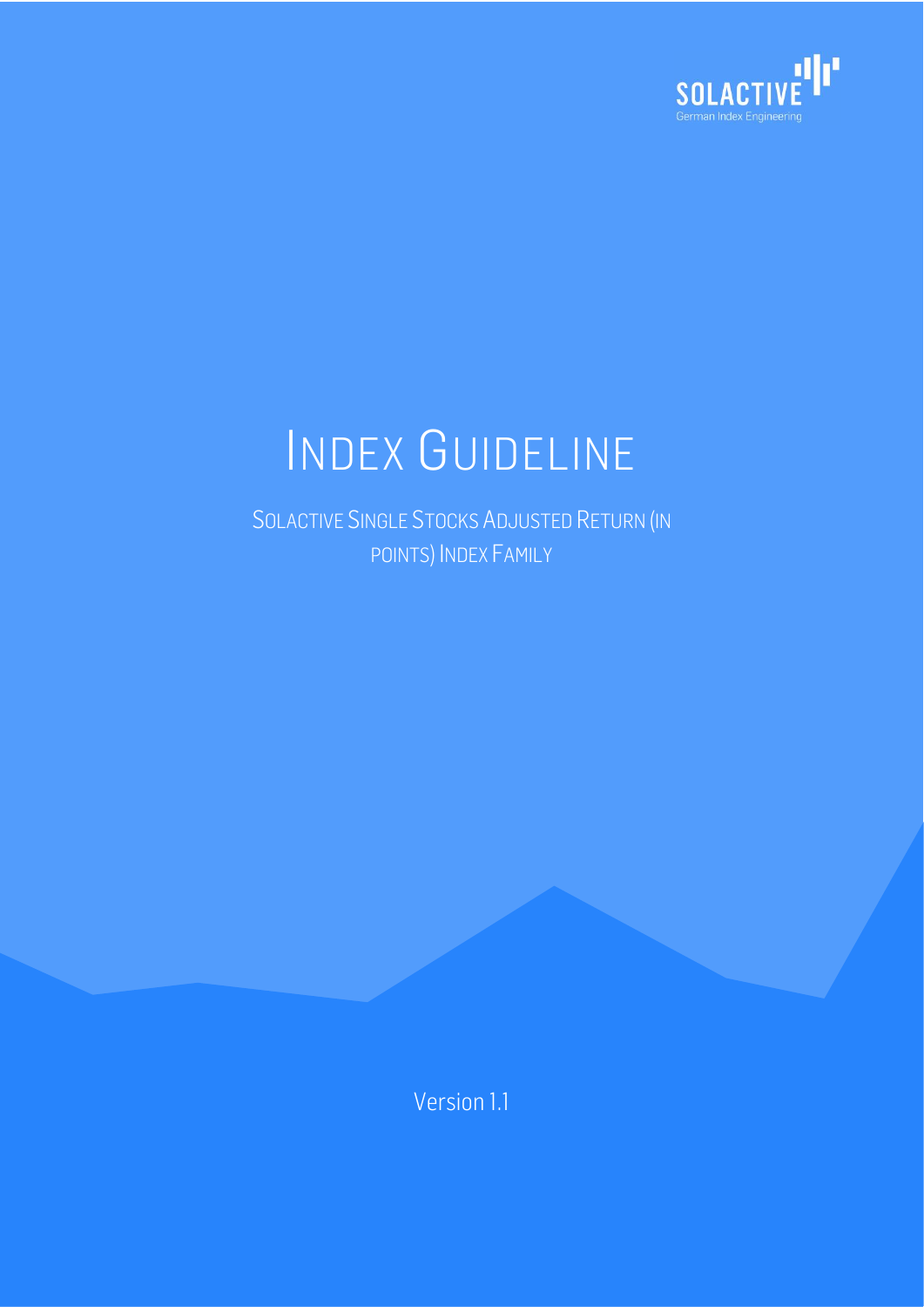## TABLE OF CONTENTS

|    |      | Introduction 33 |  |
|----|------|-----------------|--|
| 1. |      |                 |  |
|    | 1.1. |                 |  |
|    | 1.2. |                 |  |
|    | 1.3. |                 |  |
|    | 1.4. |                 |  |
|    | 1.5. |                 |  |
| 2. |      |                 |  |
| 3. |      |                 |  |
| 4. |      |                 |  |
|    | 4.1. |                 |  |
|    | 4.2. |                 |  |
|    | 4.3. |                 |  |
|    |      |                 |  |
|    |      |                 |  |
|    |      |                 |  |
|    | 4.5. |                 |  |
| 5. |      |                 |  |
|    | 5.1. |                 |  |
|    | 5.2. |                 |  |
|    | 5.3. |                 |  |
|    | 5.4. |                 |  |
|    | 5.5. |                 |  |
| 6. |      |                 |  |
| 7. |      |                 |  |
|    |      |                 |  |
|    |      |                 |  |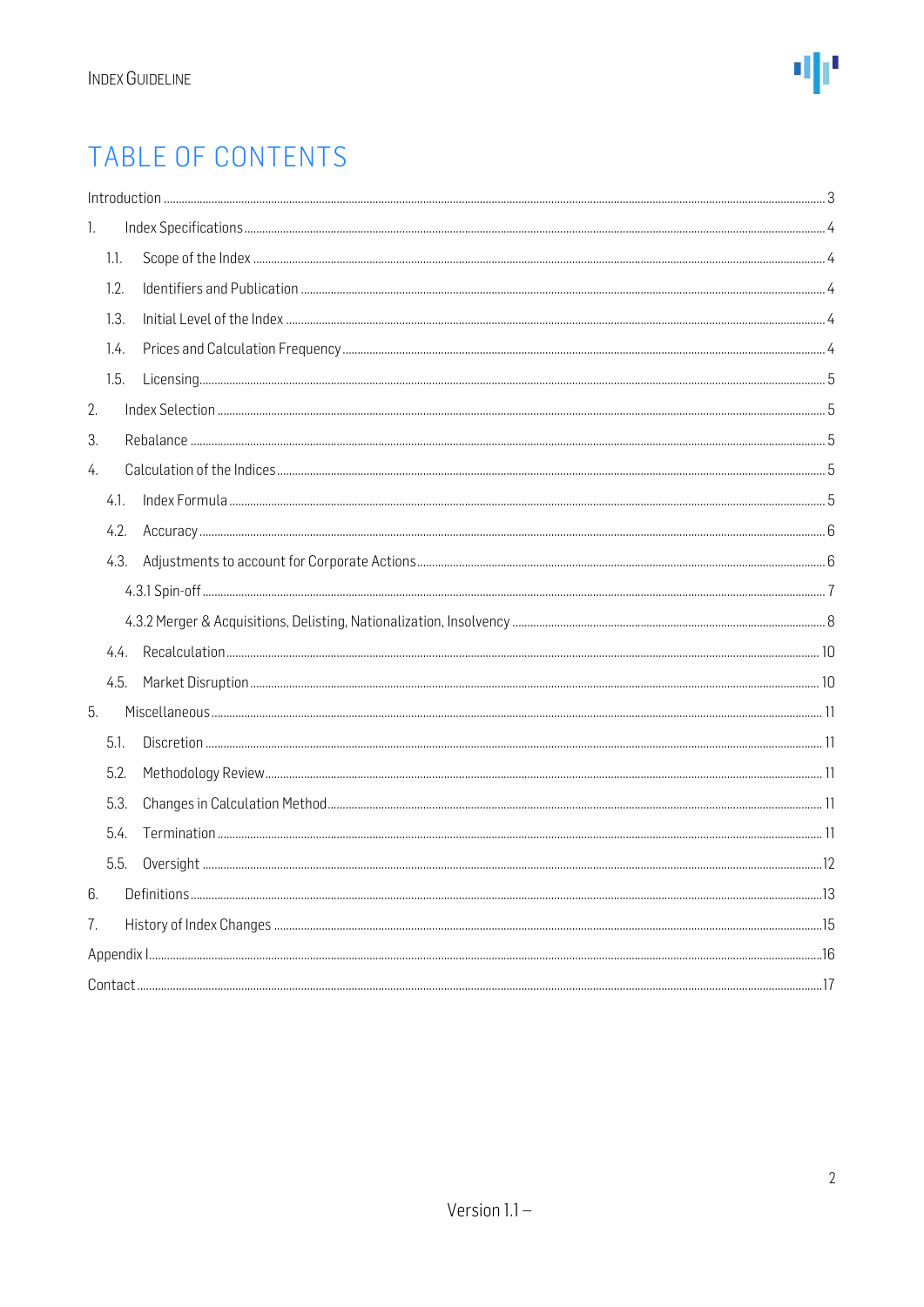## <span id="page-2-0"></span>INTRODUCTION

This document (the "GUIDELINE") is to be used as a quideline with regard to the composition, calculation and maintenance of the Solactive Single Stock Adjusted Return (in points) Index Family (together the "INDICES" and individually the "INDEX"). Any amendments to the rules made to the GUIDELINE are approved by the OVERSIGHT COMMITTEE specified in Section 5.5. The INDICES are owned, calculated, administered and published by Solactive AG ("SOLACTIVE") assuming the role as administrator (the "INDEX ADMINISTRATOR") under the Regulation (EU) 2016/1011 (the "BENCHMARK REGULATION" or "BMR"). The name "Solactive" is trademarked.

The text uses defined terms which are formatted with "SMALL CAPS". Such Terms shall have the meaning assigned to them as specified in Section 6 (Definitions).

The GUIDELINE and the policies and methodology documents referenced herein contain the underlying principles and rules regarding the structure and operation of the INDICES. SOLACTIVE does not offer any explicit or tacit guarantee or assurance, neither pertaining to the results from the use of the INDICES nor the level of the INDICES at any certain point in time nor in any other respect. SOLACTIVE strives to the best of its ability to ensure the correctness of the calculation. There is no obligation for SOLACTIVE – irrespective of possible obligations to issuers – to advise third parties, including investors and/or financial intermediaries, of any errors in the INDICES. The publication of the INDICES by SOLACTIVE does not constitute a recommendation for capital investment and does not contain any assurance or opinion of SOLACTIVE regarding a possible investment in a financial instrument based on the INDICES.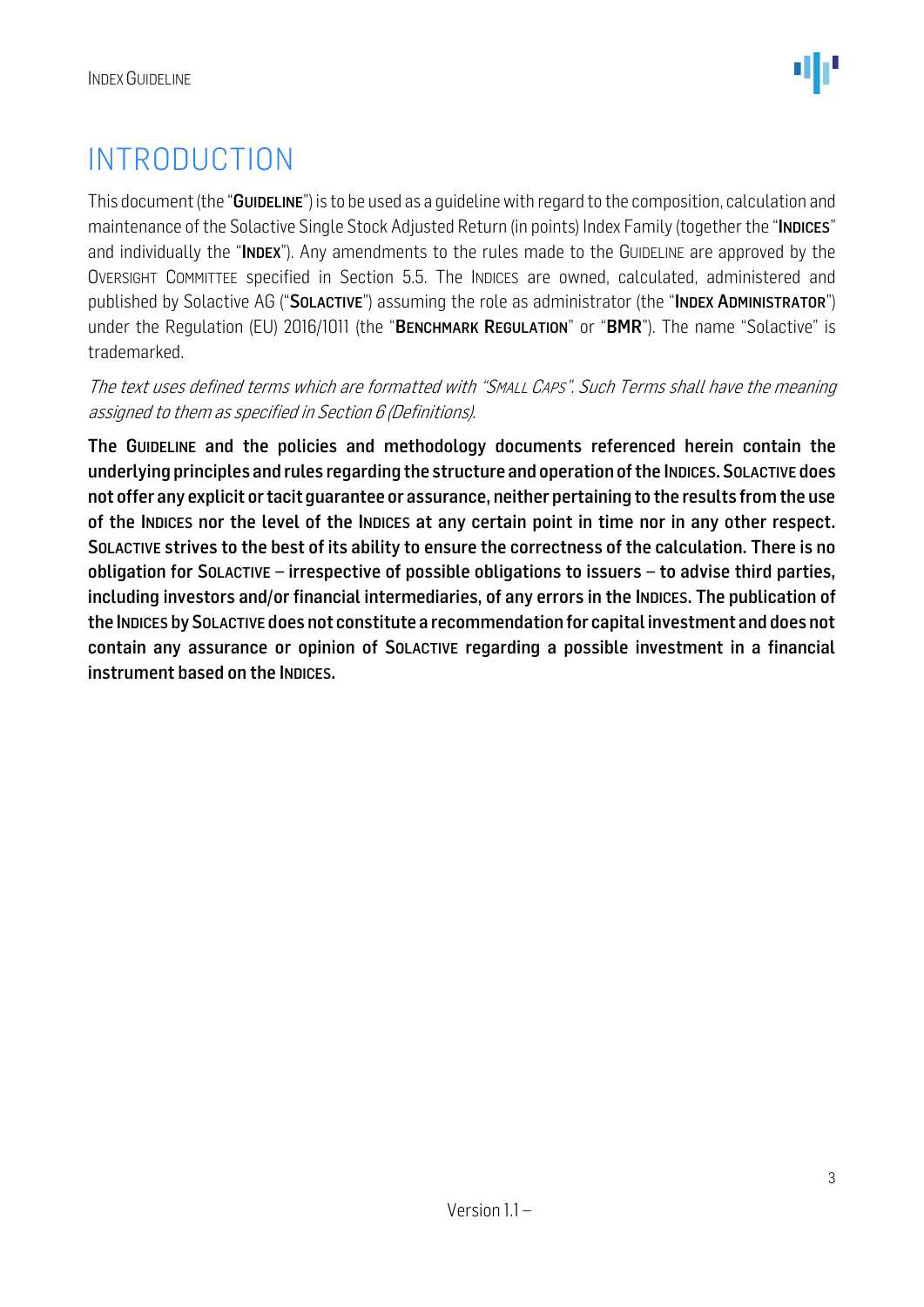## <span id="page-3-0"></span>1. INDEX SPECIFICATIONS

## <span id="page-3-1"></span>1.1. SCOPE OF THE INDEX

| Category    | <b>Description</b>                                                  |
|-------------|---------------------------------------------------------------------|
| Asset Class | Equity                                                              |
|             | Each INDEX within the Family replicates the performance of a        |
|             | hypothetical investment in an UNDERLYING STOCK taking into          |
| Strategy    | account a daily index points adjustment. The UNDERLYING STOCK is    |
|             | reflected in the INDEX on a Gross Total Return* basis (constituting |
|             | the UNDERLYING INDEX).                                              |

\*The Gross Total Return Index seeks to replicate the overall return from holding the UNDERLYING STOCK. In order to achieve this aim, a Gross Total Return Index considers payments made in respect of the UNDERLYING STOCK, such as dividends, without the deduction of any withholding tax or other amounts an investor holding the UNDERLYING STOCK would typically be exposed to.

## <span id="page-3-2"></span>1.2. IDENTIFIERS AND PUBLICATION

The INDICES are calculated and published in different currencies, as specified for the individual INDEX in the column "Currency" in the table in Appendix I.

The INDICES are published on the website of the INDEX ADMINISTRATOR [\(www.solactive.com\)](http://www.solactive.com/) and are, in addition, available via the price marketing services of Boerse Stuttgart GmbH and may be distributed to all of its affiliated vendors. Each vendor decides on an individual basis as to whether it will distribute or display the INDICES via its information systems.

Any publication in relation to the INDICES (e.g., notices, amendments to the GUIDELINE) will be available at the website of the INDEX ADMINISTRATOR: [https://www.solactive.com/news/announcements/.](https://www.solactive.com/news/announcements/)

## <span id="page-3-3"></span>1.3. INITIAL LEVEL OF THE INDEX

The level of the INDEX is equal to the price of the UNDERLYING STOCK as of the PRICE FIXING DATE, specified for the individual INDEX in the column "Price Fixing Date" in the table in Appendix I.

## <span id="page-3-4"></span>1.4. PRICES AND CALCULATION FREQUENCY

The level of each INDEX is calculated on each CALCULATION DAY based on the level of the UNDERLYING INDEX, as calculated by SOLACTIVE, which reflects the price of its UNDERLYING STOCK.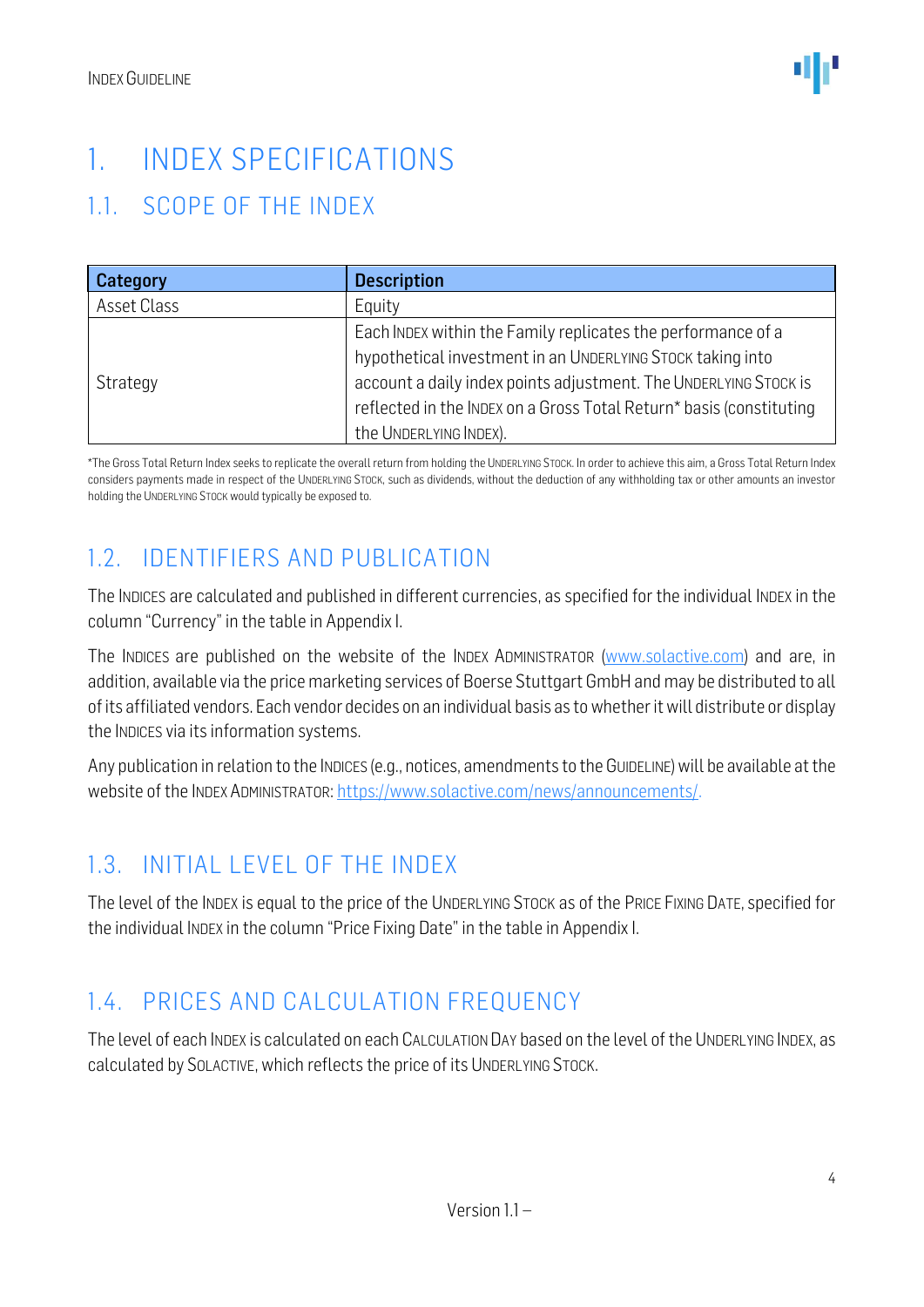

In addition to the intraday calculation a closing level of each INDEX for each CALCULATION DAY is also calculated. This closing level is based on the closing level of the Underlying Index which is in turn reflecting the CLOSING PRICES for the respective UNDERLYING STOCK.

### <span id="page-4-0"></span>1.5. LICENSING

Licenses to use the INDICES as the underlying value for financial instruments, investment funds and financial contracts may be issued to stock exchanges, banks, financial services providers and investment houses by SOLACTIVE.

## <span id="page-4-1"></span>2. INDEX SELECTION

Not applicable. The only component of an INDEX is the respective UNDERLYING INDEX with the UNDERLYING STOCK being its only component.

## <span id="page-4-2"></span>3. REBALANCE

Not applicable. The Indices are not rebalanced.

## <span id="page-4-3"></span>4. CALCULATION OF THE INDICES

### <span id="page-4-4"></span>4.1. INDEX FORMULA

Each INDEX is calculated on an adjusted return basis according to the following formula:

$$
Index_{t-1} * \frac{UI_t}{UI_{t-1}} - AF * \frac{DC_{t,t-1}}{\# days}
$$

Where:

 $Index_t$ : The level of the INDEX as of CALCULATION DAY t

 $Index_{t-1}$ : The level of the INDEX as of CALCULATION DAY t-1

 $\mathit{UI}_t$ : The level of the UNDERLYING INDEX as of CALCULATION DAY t

 $UI_{t-1}$ : The level of the UNDERLYING INDEX as of CALCULATION DAY t-1

 $AF$ : The adjustment factor, as specified for the individual INDEX in the column "Adjustment Factor" in the table in Appendix I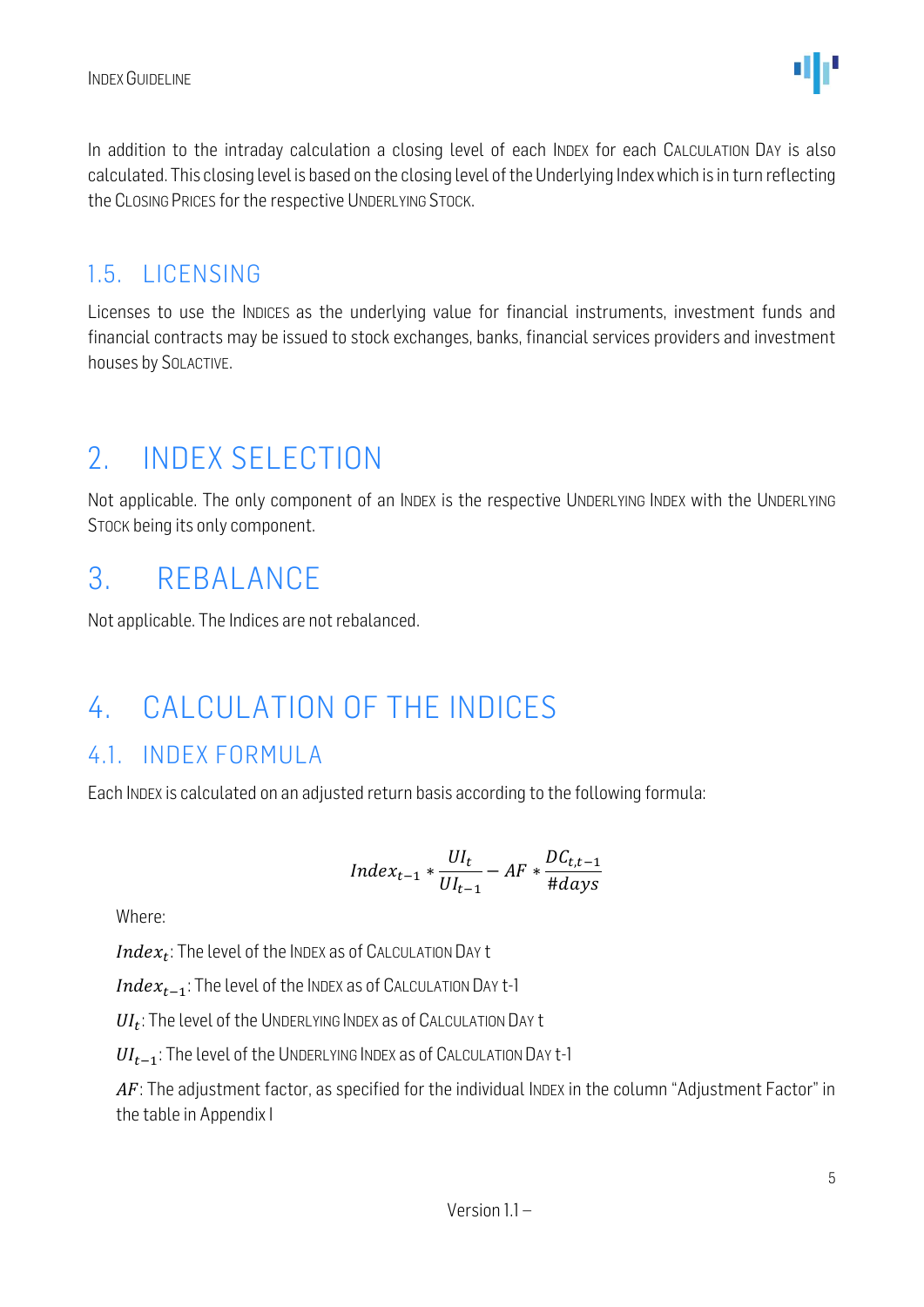$DC_{t,t-1}$ : The number of calendar days between CALCULATION DAY t (including) and CALCULATION DAY t-1 (excluding)

 $\# days$ : The assumed number of days per year (either 360 or 365), as specified for the individual INDEX in the column "#days" in the table in AppendixI

### <span id="page-5-0"></span>4.2. ACCURACY

The level of each INDEX will be rounded to 2 decimal places.

### <span id="page-5-1"></span>4.3. ADJUSTMENTS TO ACCOUNT FOR CORPORATE ACTIONS

As part of the INDEX maintenance SOLACTIVE will consider various events – also referred to as corporate actions – which result in an adjustment to the UNDERLYING INDICES. Such events have a material impact on the price, weighting or overall integrity of UNDERLYING STOCKS. Therefore, they need to be accounted for in the calculation of the UNDERLYING INDICES. Corporate actions will be implemented from the cum-day to the ex-day of the corporate action, so that the adjustment to the UNDERLYING INDICES coincides with the occurrence of the price effect of the respective corporate action.

Adjustments to the UNDERLYING INDICES to account for corporate actions will be made in accordance with the specifications outlined below and the Equity Index Methodology, which is available on the SOLACTIVE website: [https://www.solactive.com/documents/equity-index-methodology/.](https://www.solactive.com/documents/equity-index-methodology/) This document contains for each corporate action a brief definition and specifies the relevant adjustment to the INDEX variables.

SOLACTIVE will announce the adjustment giving a notice period of at least two TRADING DAYS (with respect to the affected UNDERLYING STOCK) on the SOLACTIVE website under the Section "Announcements", which is available at https://www.solactive.com/news/announcements/. The adjustments will be implemented on the effective day specified in the respective notice.

While SOLACTIVE aims at creating and maintaining its methodology for the treatment of corporate actions as generic and transparent as possible and in line with regulatory requirements, it retains the right in accordance with the Equity Index Methodology and Section 5.3 of this GUIDELINE to deviate from these standard procedures in case of any unusual or complex corporate action or if such a deviation is made to preserve the comparability and representativeness of the INDICES over time.

SOLACTIVE considers the following, but not conclusive, list of corporate actions as relevant for the INDEX maintenance:

- $\geq$  Cash Distributions (e.g. payment of a dividend)
- $>$  Stock distributions (e.g. payment of a dividend in form of additional shares)
- $>$  Stock distributions of another company (e.g. payment of a dividend in form of additional shares of another company (e.g. of a subsidiary))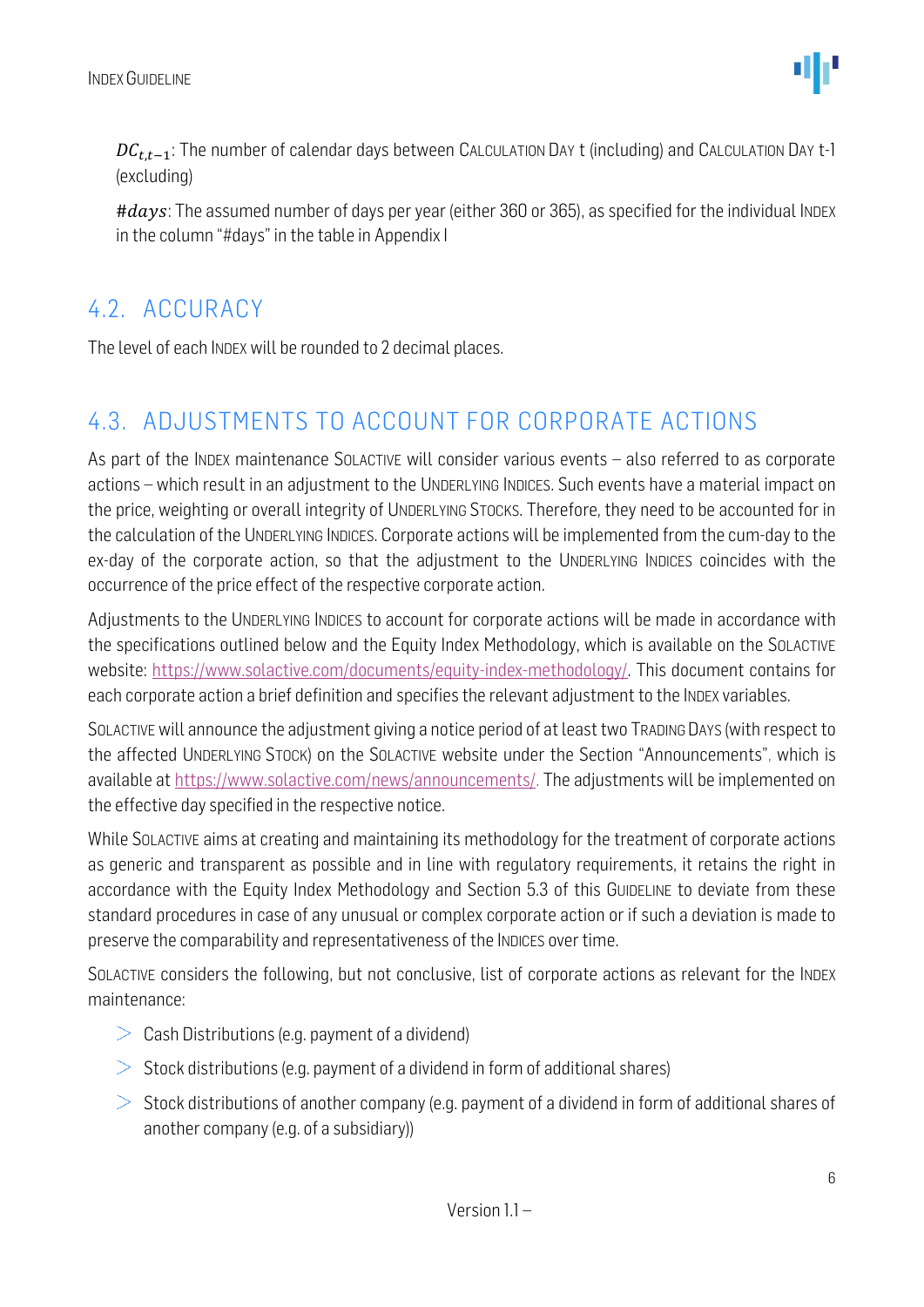- $>$  Share splits (company's present shares are divided and therefore multiplied by a given factor)
- $\geq$  Reverse splits (company's present shares are effectively merged)
- $\geq$  Capital increases (such as issuing additional shares)
- $>$  Share repurchases (a company offer its shareholders the option to sell their shares to a fixed price)
- $>$  Spin-offs (the company splits its business activities into two or more entities and distributes new equity shares in the created entities to the shareholders of the former entity)
- $\geq$  Mergers & Acquisitions (transaction in which the ownership of a company (or other business organizations) are transferred or consolidated with other entities, e.g. fusion of two or more separate companies into one entity)
- $\geq$  Delisting (company's shares are no longer publicly traded at a stock exchange)
- $>$  Nationalization of a company (effective control of a legal entity is taken over by a state)
- $>$  Insolvency

Adjustments to the Underlying Indices to account for corporate actions in the form of cash distributions, stock distributions, stock distributions of another company, share splits, reverse splits, capital increases and share repurchases will be made in accordance with the specifications in the Sections 2.1.1 to 2.1.5 of the Equity Index Methodology.

### <span id="page-6-0"></span>4.3.1 Spin-off

A "SPIN-OFF" describes a procedure by which an existing company establishes a subsidiary or other company and confers some of its business activities to this newly established entity.

With reference to the INDEX calculation, an UNDERLYING STOCK is subject to a SPIN-OFF if the issuer of the UNDERLYING STOCK splits its business activities into two or more entities and distributes equity shares in the newly created entities to the shareholders of the UNDERLYING STOCK, which decreases the value of the UNDERLYING STOCK.

In the case of a SPIN-OFF affecting an UNDERLYING STOCK, the spin-off company will be added to the UNDERLYING INDEX according to the transaction terms on the effective date:

#### Shares Spin-off Company = Shares Parent Company \* Spin-off Terms

If the spin-off company does not begin trading on the effective date of the SPIN-OFF, a theoretical price for the spin-off company will be implemented as a fixed price until it commences trading. If a theoretical price cannot be calculated, the spin-off company remains in the UNDERLYING INDEX at the entry price of 0.00000001 expressed in the trading currency of the shares of the relevant spin-off company.

Price Spin-off Company =  $[(\frac{4}{4}d)^{3}](\frac{d}{d})$  = Price Parent Company prior to effective date) -(Open Price Parent Company on effective date)] / Transaction Terms

\*Adjusted for any other corporate action.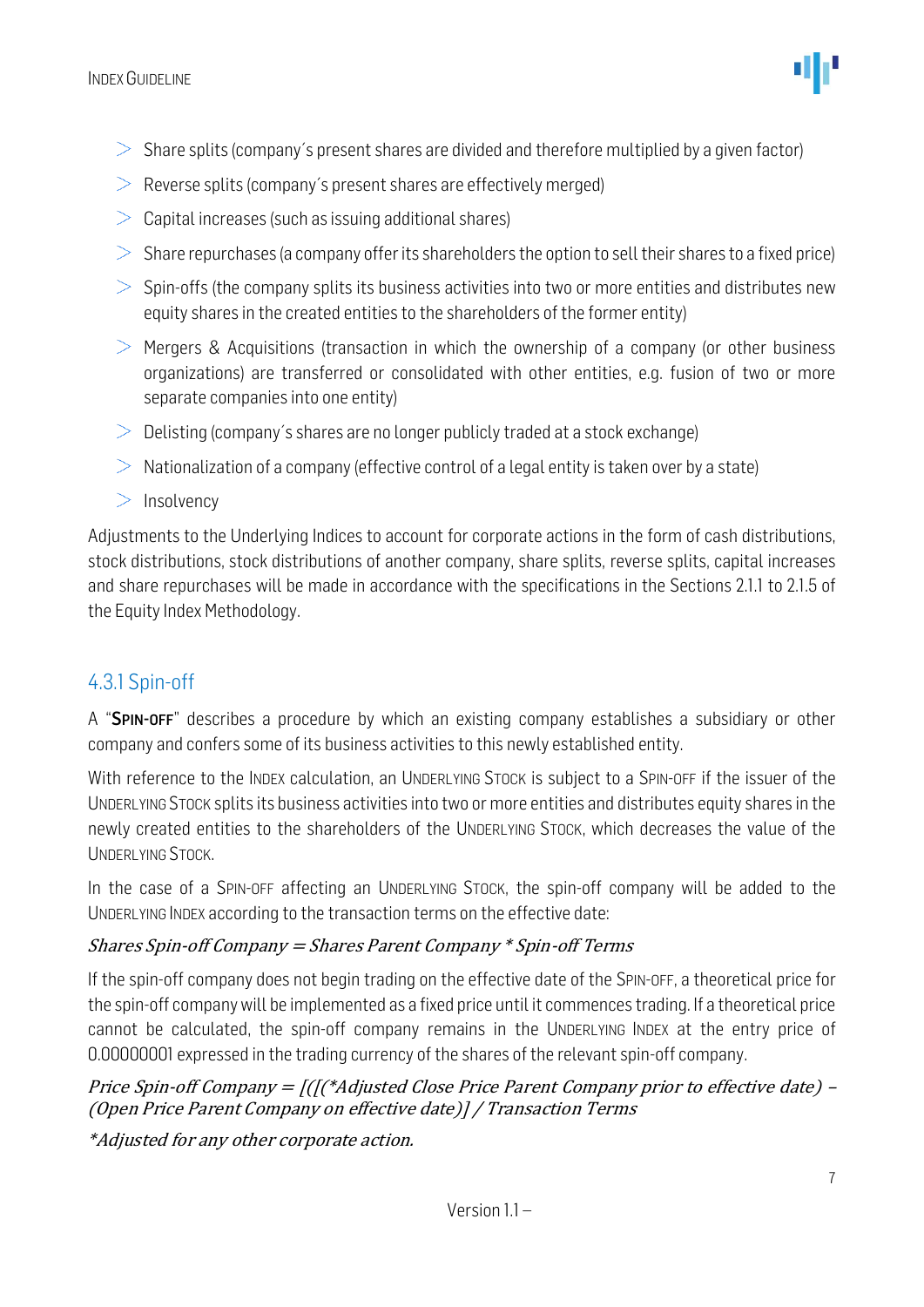The spin-off company will be removed from the UNDERLYING INDEX (effective open) on the first TRADING DAY immediately following the effective date of the SPIN-OFF or, if the spin-off company does not begin trading on the effective date, it will be removed (effective open) on the TRADING DAY immediately following the first TRADING DAY after the effective date of the SPIN-OFF.

### <span id="page-7-0"></span>4.3.2 Merger & Acquisitions, Delisting, Nationalization, Insolvency

#### Merger & Acquisitions

The term "MERGER" describes the fusion of two or more separate companies into one entity. It is part of a wider set of procedures usually referred to as Mergers & Acquisitions (M&A).

MERGERS can take the form of horizontal integration or vertical integration, with the first term describing the fusion of comparable companies active in the same field, and the latter the fusion of companies on different production levels to control a larger part of the value chain. As such, the underlying rationale for a MERGER can vary, and the same holds true for its technical execution. Generally speaking, a MERGER is usually based on the consent of all parties and involves a multi-layered negotiation process. An acquisition, albeit generally understood as different from a MERGER, is legally often the same, and precise delineations are difficult to make. In contrast to a MERGER, which describes the fusion of two or more companies of comparable standing, an acquisition takes place when a company directly purchases another enterprise.

With regard to the UNDERLYING STOCKS and the impact calculation of the UNDERLYING INDICES, a MERGER is:

- (i) a change in the security class or a conversion of the share class that results in a transfer or an ultimate definite obligation to transfer all the shares to another legal person;
- (ii) a MERGER (either by acquisition or through forming a new structure) or a binding obligation on the part of the issuer to exchange shares with another legal person (except in a MERGER or share exchange under which the issuer of the UNDERLYING STOCK is the acquiring or remaining company and that does not involve a change in security class or a conversion of all the shares);
- (iii) a takeover offer, exchange offer, other offer or another act of a legal person for the purposes of acquiring or otherwise obtaining from the issuer of the UNDERLYING STOCK 100% of the shares issued that entails a transfer or the irrevocable obligation to transfer all shares (with the exception of shares that are held and controlled by the legal person); or
- (iv) a MERGER (either by acquisition or through forming a new structure) or a binding obligation on the part of the issuer of the UNDERLYING STOCK or its subsidiaries to exchange shares with another legal person, whereby the issuer of the UNDERLYING STOCK is the acquiring or remaining company and, although it does not involve a change in the class or a conversion of the issued shares, the shares directly prior to such an event (except for shares held and controlled by the legal person) represent in total less than 50% of the shares directly subsequent to such an event.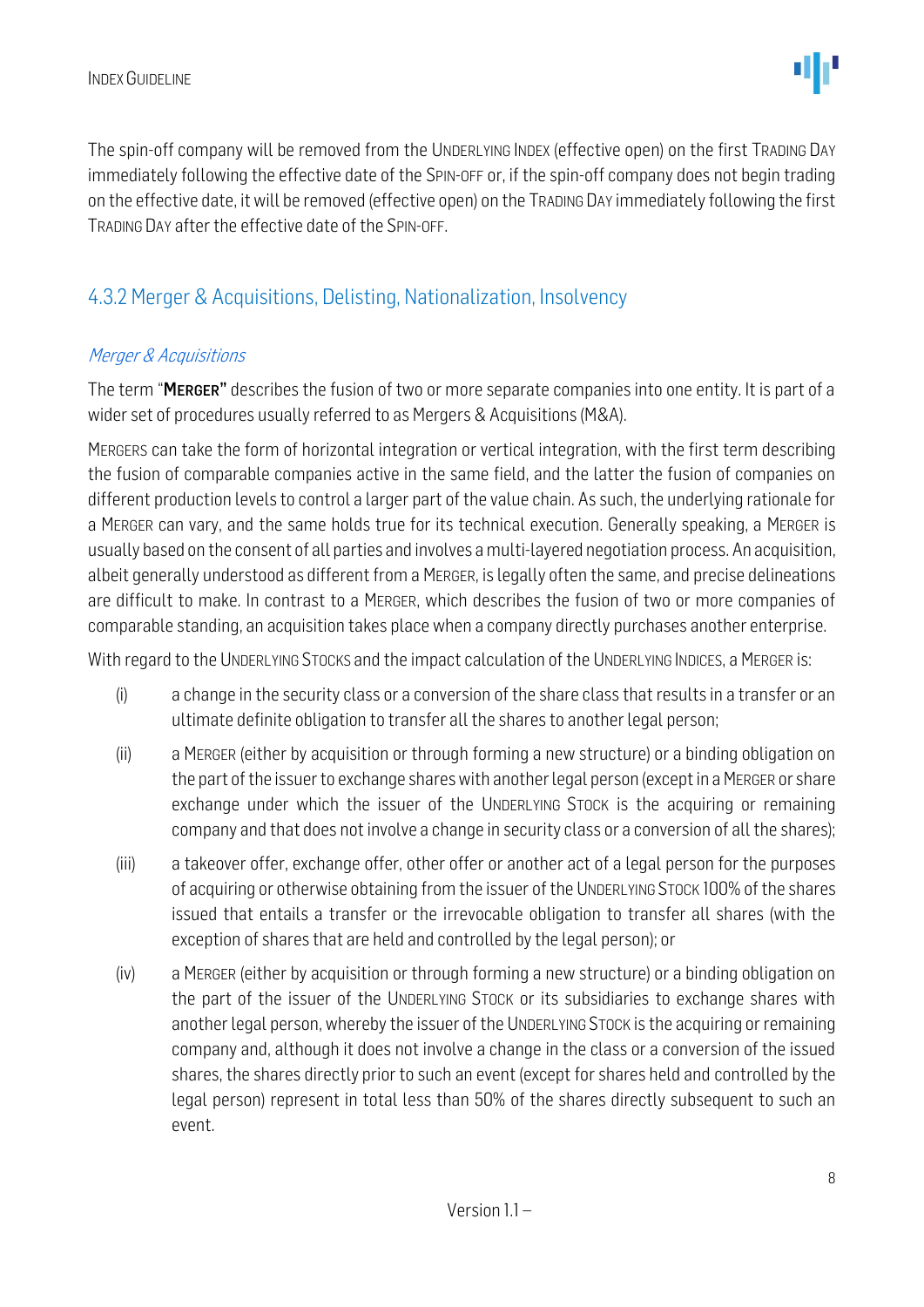#### **Delisting**

A "DELISTING" takes place when an UNDERLYING STOCK is no longer publicly traded on its EXCHANGE. This is, of course, the case when the issuer of the UNDERLYING STOCK ceases to exist (e.g., after filing for insolvency), but there can also be other reasons. After a change in the ownership structure or a low percentage of freefloat shares, companies can, depending on the jurisdiction, deliberately decide to go private.

Although the free float-shares remain intact, they are no longer publicly traded. This does not necessarily affect the enterprise as such, but has a fundamental impact on an UNDERLYING INDEX containing a delisted UNDERLYING STOCK as component. Since the shares can only be bought and sold privately, no effective transaction prices can be determined.

Another variation is a listing change whereby an UNDERLYING STOCK changes its primary listing to a stock exchange that is not in accordance with this GUIDELINE.

#### Nationalization

When an issuer of an UNDERLYING STOCK is subject to "NATIONALIZATION", the complete ownership or effective control of the legal entity is taken over by the state. The form and procedure vary and are generally subject to strong constitutional safeguards. Nevertheless, the NATIONALIZATION of a company dispossesses shareholders of their property on a large scale and brings forth a situation in which shares are no longer publicly traded.

#### **Insolvency**

"INSOLVENCY" is an ever-present possibility for companies in market economies. While there are several safeguards in place to prevent a struggling company from going bankrupt, INSOLVENCY can also occur to larger and publicly traded corporations.

Regarding an UNDERLYING STOCK, INSOLVENCY occurs if:

- (i) all shares of the respective issuer must be transferred to a trustee, liquidator, insolvency administrator or similar public officer as result of a voluntary or compulsory liquidation, insolvency or winding-up proceedings or comparable proceedings affecting the issuer of the UNDERLYING STOCK; or
- (ii) the holders of the shares of the issuer of the UNDERLYING STOCK are legally enjoined from transferring the shares.

#### Treatment

If an UNDERLYING STOCK is subject of a MERGER, a DELISTING, a NATIONALIZATION, or an INSOLVENCY the respective INDEX will be terminated on the effective date of such event.

SOLACTIVE will announce such termination giving a notice period of at least two TRADING DAYS (with respect to the affected UNDERLYING STOCK) on the SOLACTIVE website under the Section "Announcements", which is available at https://www.solactive.com/news/announcements/.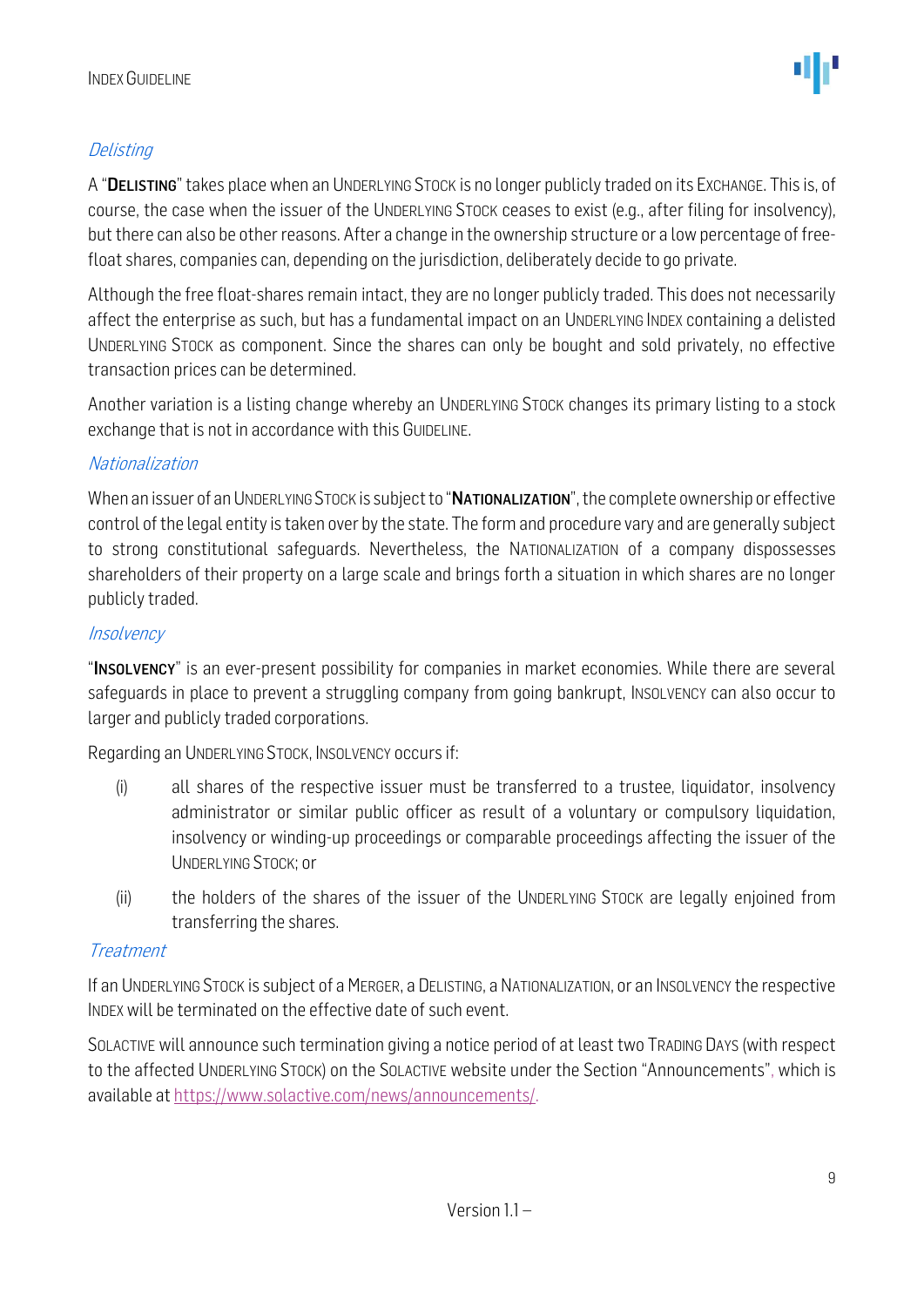For clarification, SOLACTIVE may terminate the INDICES for other reasons and in accordance with the Solactive Termination Policy.

### <span id="page-9-0"></span>4.4. RECALCULATION

SOLACTIVE makes the greatest possible efforts to accurately calculate and maintain its indices. However, errors in the determination process may occur from time to time for variety reasons (internal or external) and therefore, cannot be completely ruled out. SOLACTIVE endeavors to correct all errors that have been identified within a reasonable period of time. The understanding of "a reasonable period of time" as well as the general measures to be taken are generally depending on the underlying and is specified in the Solactive Correction Policy, which is incorporated by reference and available on the SOLACTIVE website: [https://www.solactive.com/documents/correction-policy/.](https://www.solactive.com/documents/correction-policy/)

### <span id="page-9-1"></span>4.5. MARKET DISRUPTION

In periods of market stress SOLACTIVE calculates its indices following predefined and exhaustive arrangements as described in the Solactive Disruption Policy, which is incorporated by reference and available on the SOLACTIVE website: [https://www.solactive.com/documents/disruption-policy/.](https://www.solactive.com/documents/disruption-policy/) Such market stress can arise due to a variety of reasons, but generally results in inaccurate or delayed prices for the UNDERLYING STOCK. The determination of the INDICES may be limited or impaired at times of illiquid or fragmented markets and market stress.

Notwithstanding the provisions in the Solactive Disruption Policy, in the event an UNDERLYING STOCK is subject to an unplanned MARKET CLOSURE or TRADING HALT (as defined in the in the Solactive Disruption Policy) and does not commence trading within 60 TRADING DAYS following the effective date of the TRADING HALT or the unplanned MARKET CLOSURE the relevant index will be terminated.

SOLACTIVE will announce such termination giving a notice period of at least two TRADING DAYS (with respect to the affected UNDERLYING STOCK) on the SOLACTIVE website under the Section "Announcements", which is available at https://www.solactive.com/news/announcements/.

For clarification, SOLACTIVE may terminate the INDICES for other reasons and in accordance with the Solactive Termination Policy.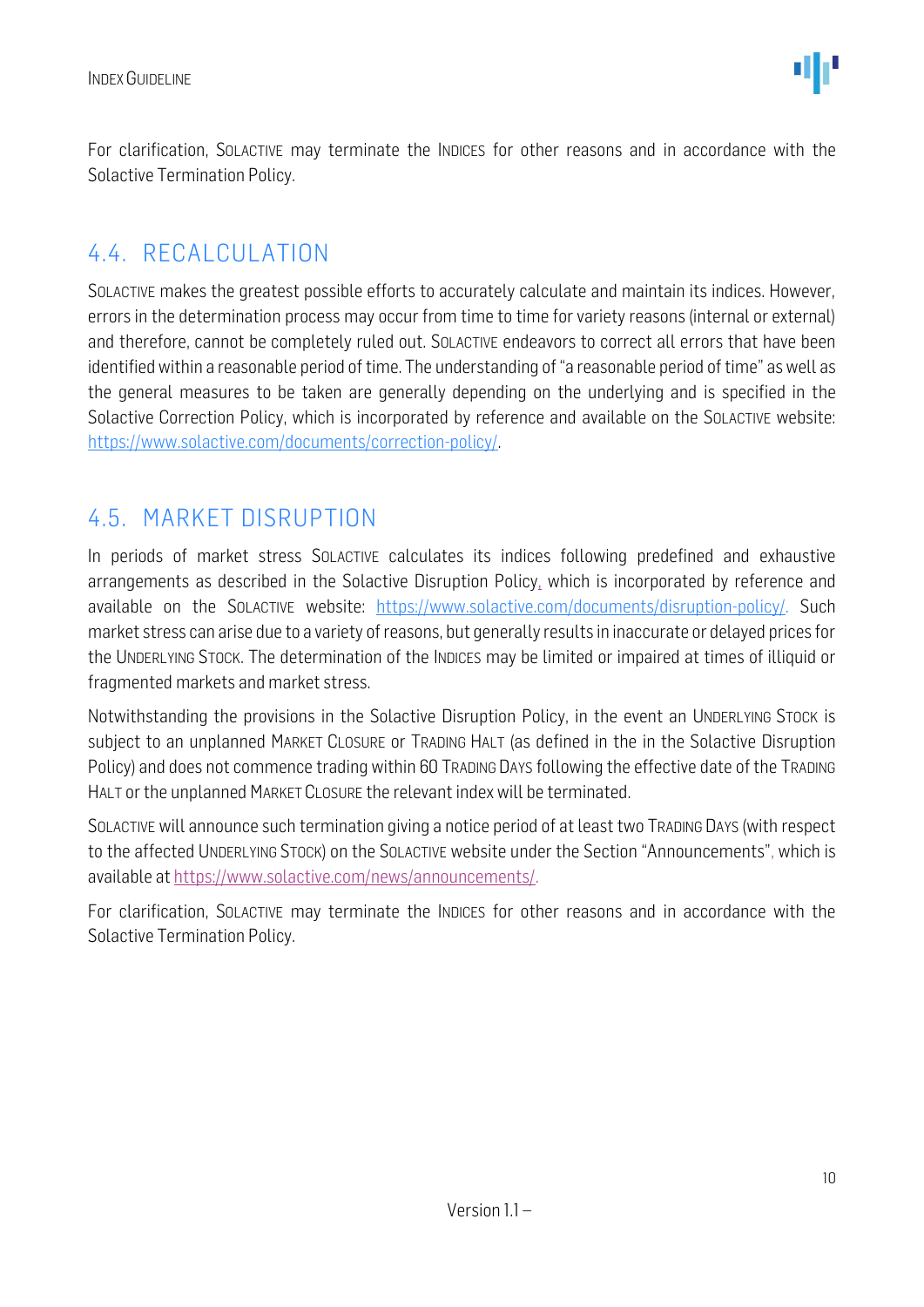## <span id="page-10-0"></span>5. MISCELLANEOUS

## <span id="page-10-1"></span>5.1. DISCRETION

Any discretion which may need to be exercised in relation to the determination of the INDEX shall be made in accordance with strict rules regarding the exercise of discretion or expert judgement.

## <span id="page-10-2"></span>5.2. METHODOLOGY REVIEW

The methodology of the INDICES is subject to regular review, at least annually. In case a need of a change of the methodology has been identified within such review (e.g. if the underlying market or economic reality has changed since the launch of the INDICES, i.e. if the present methodology is based on obsolete assumptions and factors and no longer reflects the reality as accurately, reliably and appropriately as before), such change will be made in accordance with the Solactive Methodology Policy, which is incorporated by reference and available on the SOLACTIVE website: [https://www.solactive.com/documents/methodology-policy/.](https://www.solactive.com/documents/methodology-policy/)

Such change in the methodology will be announced on the SOLACTIVE website under the Section "Announcement", which is available at https://www.solactive.com/news/announcements/. The date of the last amendment of the INDICES is contained in this GUIDELINE.

## <span id="page-10-3"></span>5.3. CHANGES IN CALCULATION METHOD

The application by SOLACTIVE of the method described in this document is final and binding. SOLACTIVE shall apply the method described above for the composition and calculation of the INDICES. However, it cannot be excluded that the market environment, supervisory, legal and financial or tax reasons may require changes to be made to this method. SOLACTIVE may also make changes to the terms and conditions of the INDICES and the method applied to calculate the INDICES that it deems to be necessary and desirable in order to prevent obvious or demonstrable error or to remedy, correct or supplement incorrect terms and conditions. SOLACTIVE is not obliged to provide information on any such modifications or changes. Despite the modifications and changes, SOLACTIVE will take the appropriate steps to ensure a calculation method is applied that is consistent with the method described above.

## <span id="page-10-4"></span>5.4. TERMINATION

SOLACTIVE makes the greatest possible efforts to ensure the resilience and continued integrity of its indices over time. Where necessary, SOLACTIVE follows a clearly defined and transparent procedure to adapt index methodologies to changing underlying markets (see Section 5.2 "Methodology Review") in order to maintain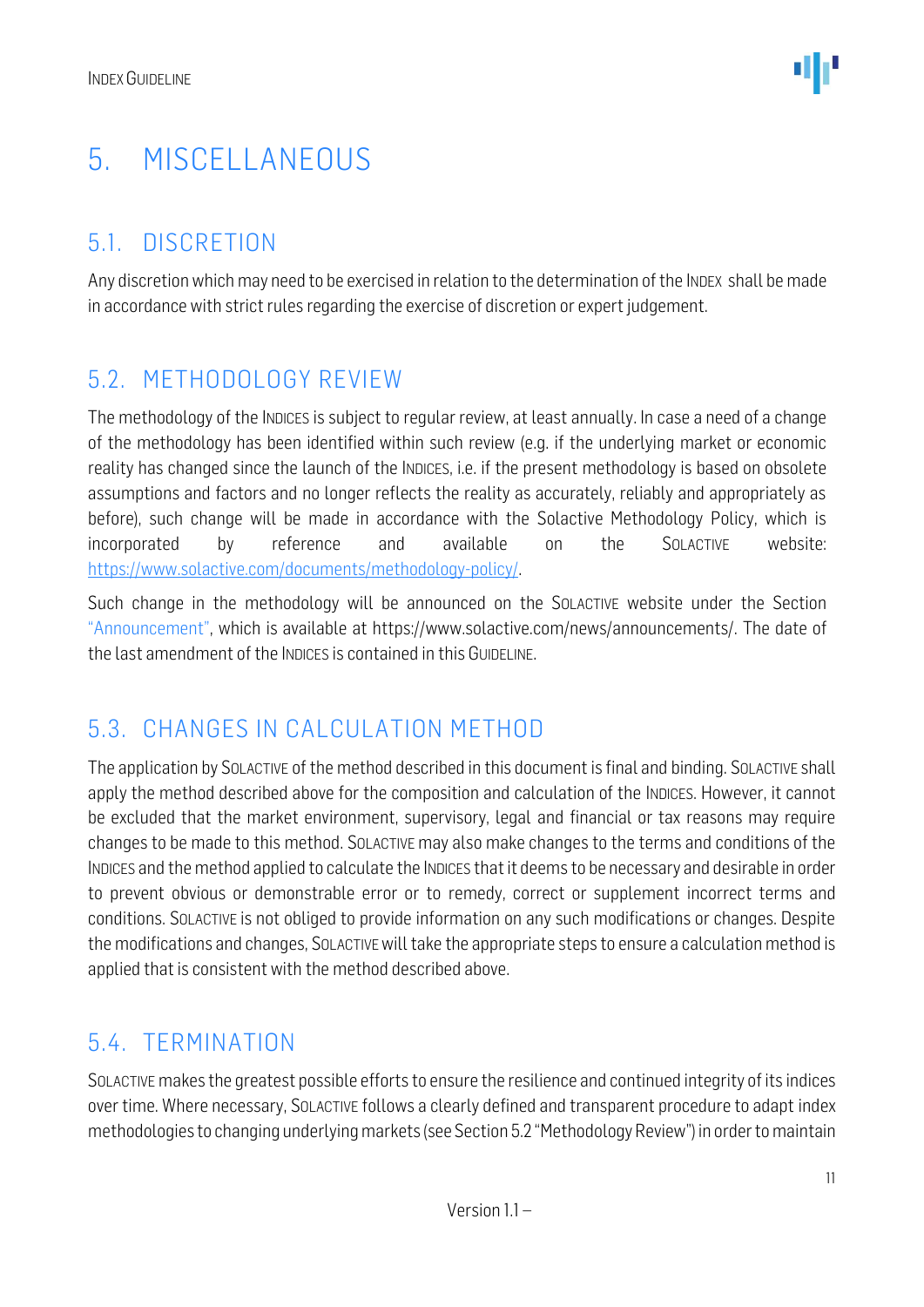continued reliability and comparability of the INDICES. Nevertheless, if no other options are available the orderly cessation of the INDICES may be indicated. This is usually the case when the underlying market or economic reality, which the INDICES are set to measure or to reflect, changes substantially and in a way not foreseeable at the time of inception of the INDICES, the index rules, and particularly the selection criteria, can no longer be applied coherently or the INDICES are no longer used as the underlying value for financial instruments, investment funds and financial contracts.

SOLACTIVE has established and maintains clear guidelines on how to identify situations in which the cessation of an INDEX is unavoidable, how stakeholders are to be informed and consulted and the procedures to be followed for a termination or the transition to an alternative index. Details are specified in the Solactive Termination Policy, which is incorporated by reference and available on the SOLACTIVE website: [https://www.solactive.com/documents/termination-policy/.](https://www.solactive.com/documents/termination-policy/)

## <span id="page-11-0"></span>5.5. OVERSIGHT

An oversight committee composed of staff from SOLACTIVE and its subsidiaries (the "OVERSIGHT COMMITTEE") is responsible for decisions regarding any amendments to the rules of the INDICES. Any such amendment, which may result in an amendment of the GUIDELINE, must be submitted to the OVERSIGHT COMMITTEE for prior approval and will be made in compliance with the [Methodology](http://methodology/) Policy, which is available on the SOLACTIVE website: [https://www.solactive.com/documents/methodology-policy/.](https://www.solactive.com/documents/methodology-policy/)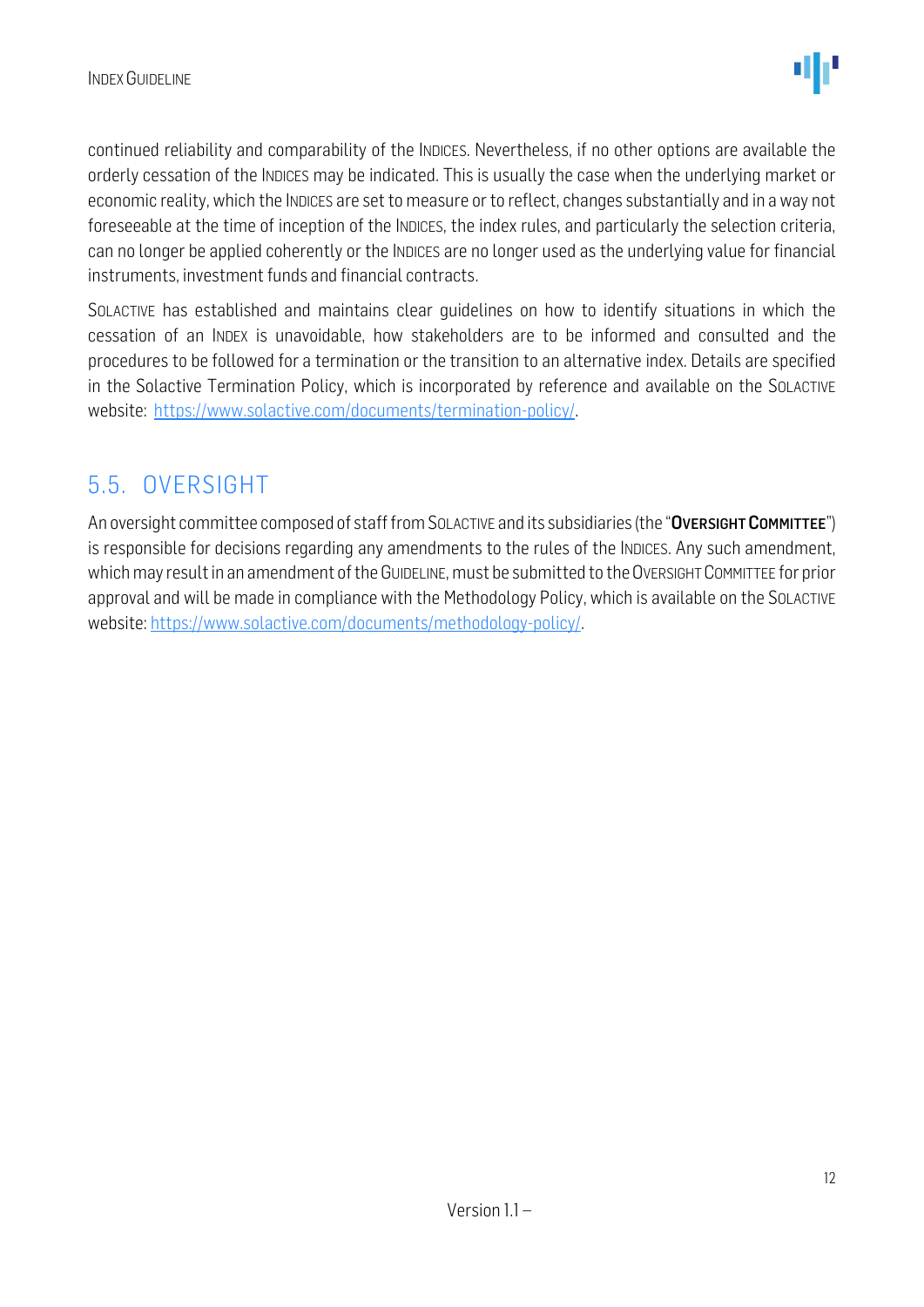## <span id="page-12-0"></span>6. DEFINITIONS

"BENCHMARK REGULATION" shall have the meaning as defined in Section "Introduction".

"BMR" shall have the meaning as defined in Section "Introduction".

"CALCULATION DAY" is in respect of an INDEX and its respective UNDERLYING STOCK, a day on which the respective EXCHANGE for the UNDERLYING STOCK is open for general business.

The "CLOSING PRICE" is in respect of an UNDERLYING STOCK and a CALCULATION DAY the security's final regularhours TRADING PRICE published by the EXCHANGE and determined in accordance with the EXCHANGE regulations. If the EXCHANGE has no or has not published a CLOSING PRICE in accordance with the EXCHANGE rules for the UNDERLYING STOCK, the last TRADING PRICE will be used.

"DELISTING" shall have the meaning as defined in Section 4.3.2.

"EXCHANGE" is in respect of an INDEX and the UNDERLYING STOCK the exchange specified in the column "Exchange MIC" in the table in Appendix I.

"GUIDELINE" shall have the meaning as defined in Section "Introduction".

"INDEX" shall have the meaning as defined in Section "Introduction".

"INDEX ADMINISTRATOR" shall have the meaning as defined in Section "Introduction".

"INDEX CURRENCY" is the currency specified for the individual INDEX in the column "Currency" in the table in Appendix I.

"INSOLVENCY" shall have the meaning as defined in Section 4.3.2.

"LIVE DATE" is in respect of an INDEX the date specified in the column "Live Date" in the table in Appendix I.

"MARKET CLOSURE" shall have the meaning as defined in the Solactive Disruption Policy, which is available on the SOLACTIVE website[: https://www.solactive.com/documents/disruption-policy/.](https://www.solactive.com/documents/disruption-policy/)

"MERGER" shall have the meaning as defined in Section 4.3.2.

"NATIONALIZATION" shall have the meaning as defined in Section 4.3.2.

"OVERSIGHT COMMITTEE" shall have the meaning as defined in Section 5.5.

"PRICE FIXING DATE" is in respect of an INDEX the date specified in the column "Price Fixing Date" in the table in Appendix I.

"SOLACTIVE" shall have the meaning as defined in Section "Introduction".

"SPIN-OFF" shall have the meaning as defined in Section 4.3.1.

"START DATE" is in respect of an INDEX the date specified in the column "Start Date" in the table in Appendix I.

"TRADING DAY" is with respect to an UNDERLYING STOCK a day on which the relevant EXCHANGE is open for trading (or a day that would have been such a day if a market disruption had not occurred), excluding days on which trading may be ceased prior to the scheduled EXCHANGE closing time and days on which the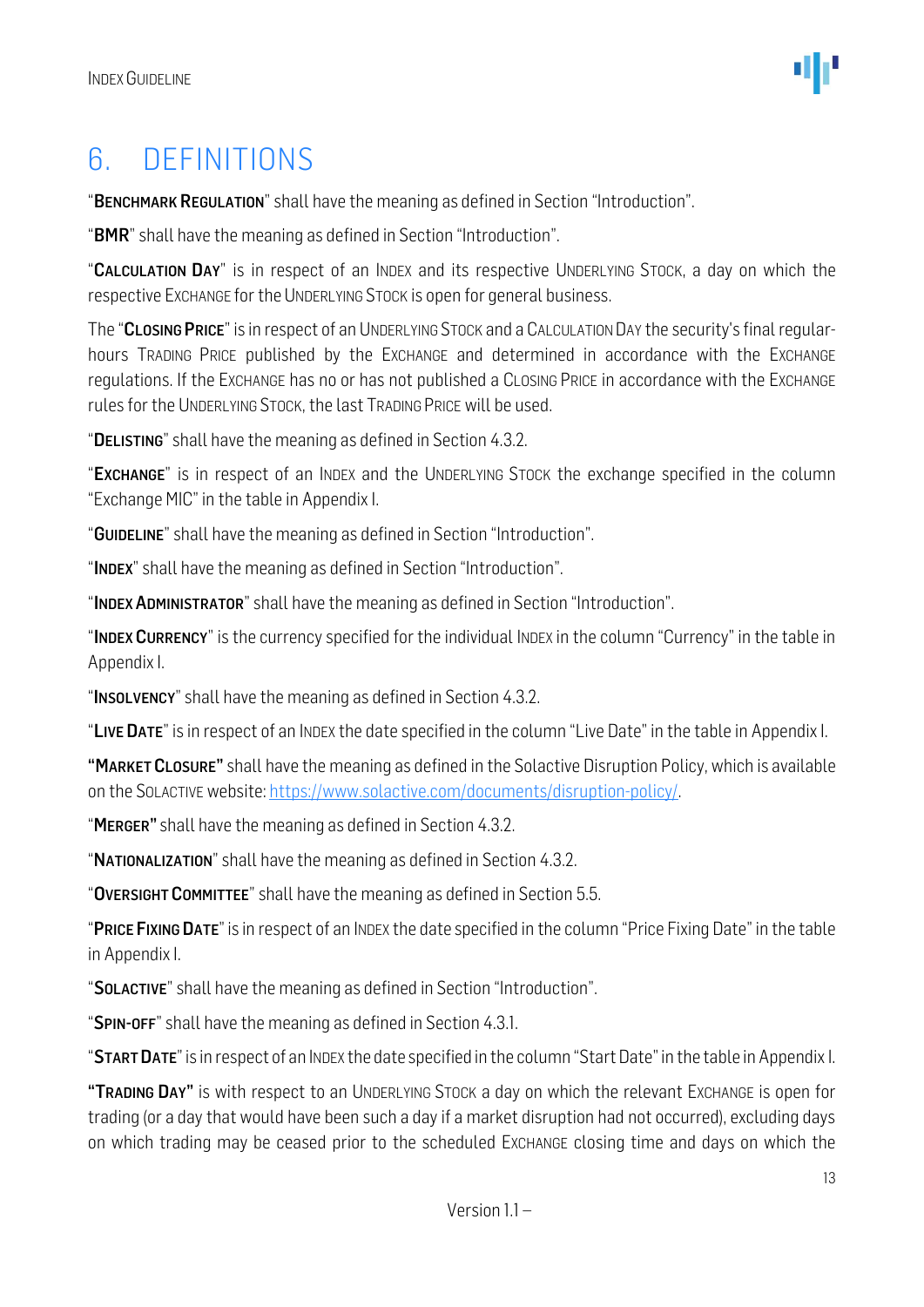EXCHANGE is open for a scheduled shortened period. The INDEX ADMINISTRATOR is ultimately responsible as to whether a certain day is a TRADING DAY.

"TRADING HALT" shall have the meaning as defined in the Solactive Disruption Policy, which is available on the SOLACTIVE website[: https://www.solactive.com/documents/disruption-policy/.](https://www.solactive.com/documents/disruption-policy/)

"UNDERLYING STOCK" is the security specified for the individual INDEX in the column "Underlying Stock" in the table in Appendix I.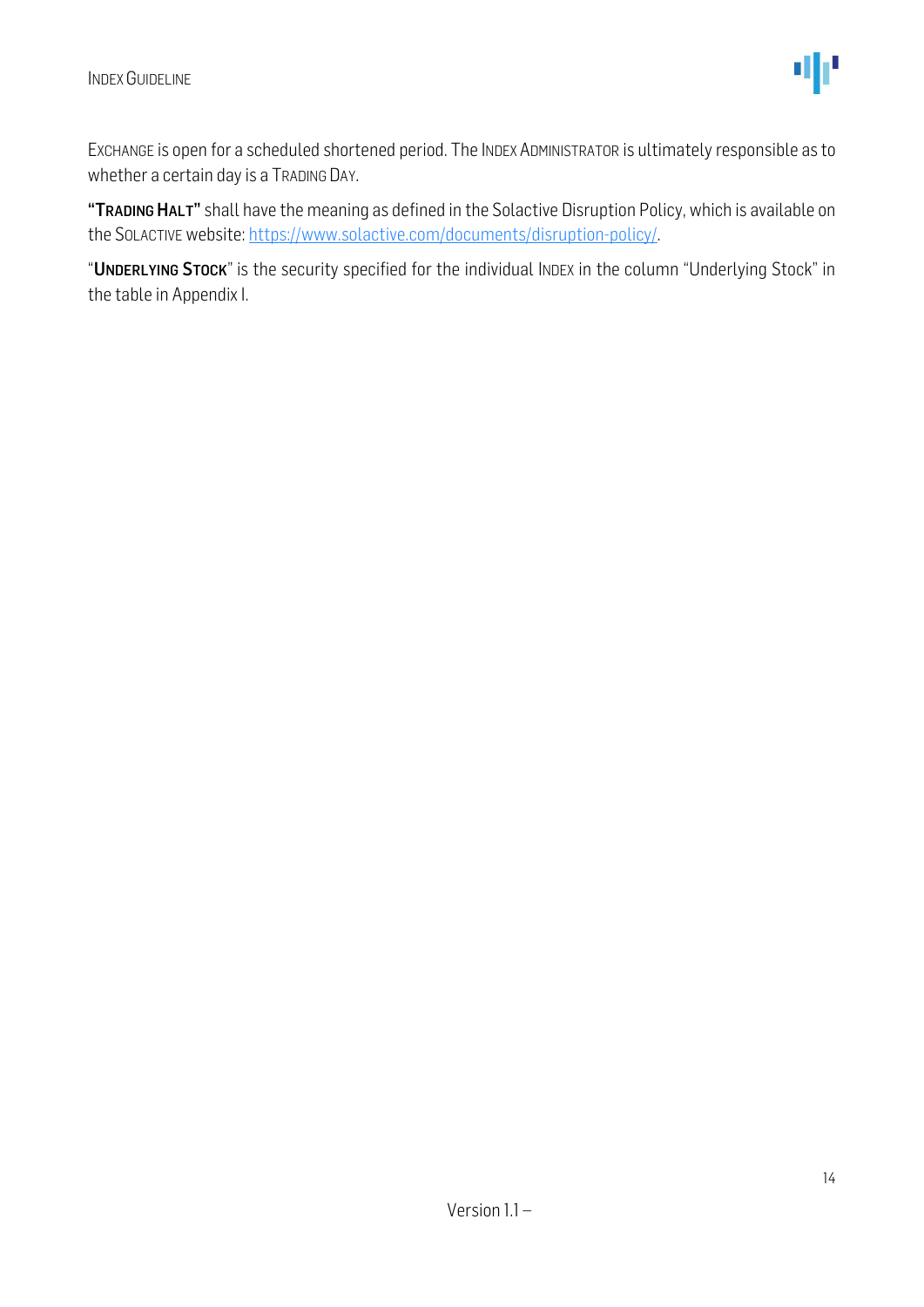## <span id="page-14-0"></span>7. HISTORY OF INDEX CHANGES

| <b>Version</b> | <b>Date</b>       | <b>Description</b>                                                                                                                                                                                                                                                                      |
|----------------|-------------------|-----------------------------------------------------------------------------------------------------------------------------------------------------------------------------------------------------------------------------------------------------------------------------------------|
| 1.0            | 26. November 2021 | Index Guideline creation ( <i>initial version</i> )                                                                                                                                                                                                                                     |
| 1.1            | 21 March 2022     | Clarification of treatment for certain extraordinary events<br>(Spin-off, Merger & Acquisition, Delisting, Nationalization,<br>Insolvency) in Sections 4.3.1 and 4.3.2 and treatment of<br>market disruptions in Section 4.5; general linguistic revision<br>without changes in content |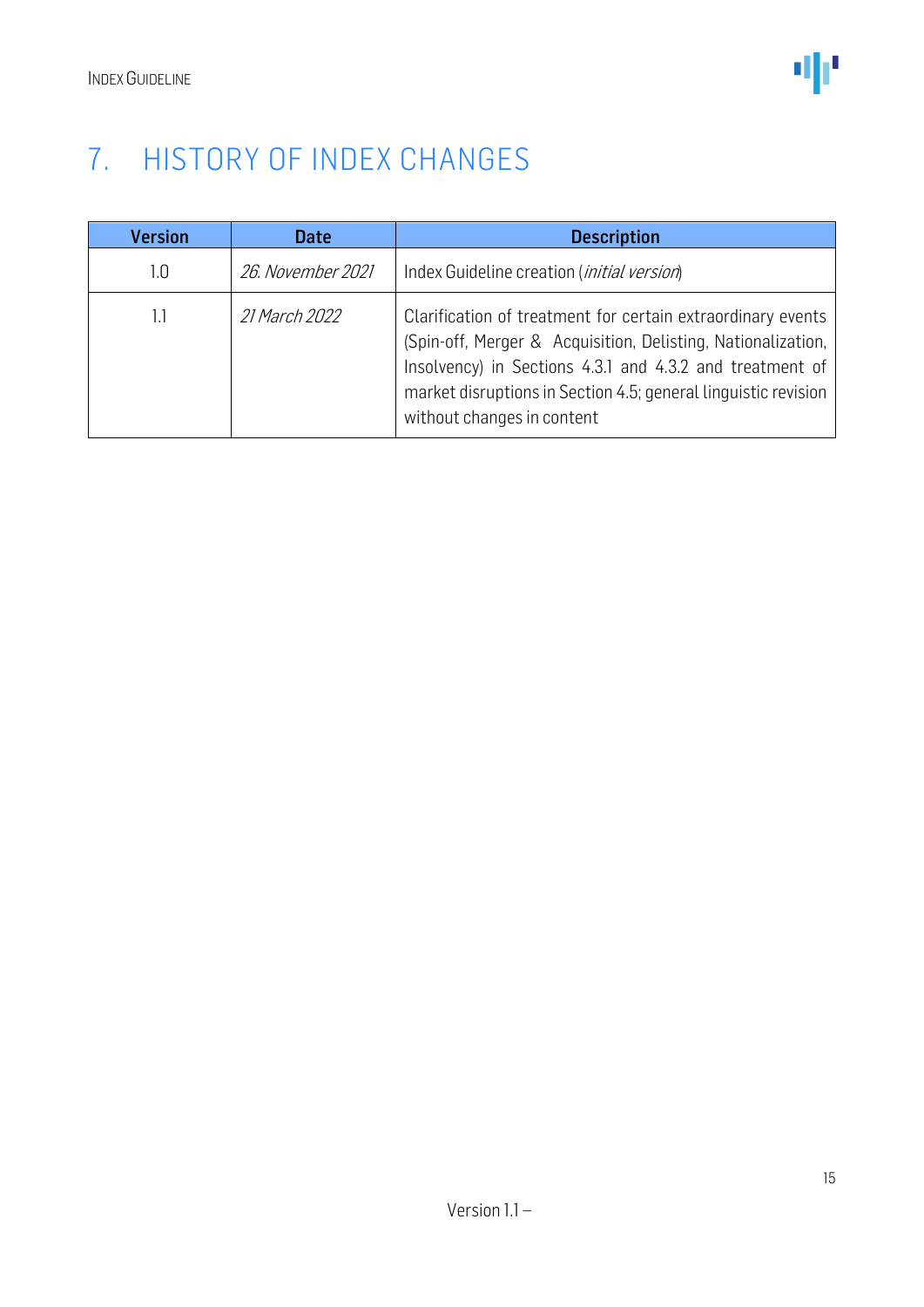## APPENDIX I

<span id="page-15-0"></span>

| <b>Index Name</b>                                  | <b>ISIN</b>  | <b>RIC</b> | <b>BBG Ticker</b> | <b>Underlying Stock</b> | <b>RIC</b><br><b>Underlying</b><br><b>Stock</b> | <b>Exchange</b><br>MIC | Currency   | <b>Start Date</b> | Price<br><b>Date</b> | <b>Fixing</b> | Adjustment<br><b>Factor</b> | <b>Live Date</b> | #days |
|----------------------------------------------------|--------------|------------|-------------------|-------------------------|-------------------------------------------------|------------------------|------------|-------------------|----------------------|---------------|-----------------------------|------------------|-------|
| Solactive<br><b>TOTALENERGIES</b><br>AR 2.64 Index | DE000SL0EKA5 | .SOTTEAR1  | SOTTEAR1<br>Index | <b>TOTALENERGIES SE</b> | TTEF.PA                                         | <b>XPAR</b>            | <b>EUR</b> | 2011-11-04        | 2021-11-19           |               | 2.64                        | 2021-11-26       | 365   |
| Solactive<br><b>TOTALENERGIES</b><br>AR 2.54 Index | DE000SL0EKB3 | .SOTTEAR2  | SOTTEAR2<br>Index | <b>TOTALENERGIES SE</b> | TTEF.PA                                         | <b>XPAR</b>            | <b>EUR</b> | 2011-11-04        | 2021-11-19           |               | 2.54                        | 2021-11-26       | 365   |
| Solactive<br><b>TOTALENERGIES</b><br>AR 2.44 Index | DE000SL0EKC1 | .SOTTEAR3  | SOTTEAR3<br>Index | <b>TOTALENERGIES SE</b> | TTEF.PA                                         | <b>XPAR</b>            | <b>EUR</b> | 2011-11-04        | 2021-11-19           |               | 2.44                        | 2021-11-26       | 365   |
| Solactive<br>ORANGE AR 0.65<br>Index               | DE000SL0EKD9 | .SOORAAR1  | SOORAAR1<br>Index | ORANGE                  | ORAN.PA                                         | <b>XPAR</b>            | <b>EUR</b> | 2011-11-04        | 2021-11-19           |               | 0.65                        | 2021-11-26       | 365   |
| Solactive<br>ORANGE AR 0.7<br>Index                | DE000SL0EKE7 | .SOORAAR2  | SOORAAR2<br>Index | <b>ORANGE</b>           | ORAN.PA                                         | <b>XPAR</b>            | <b>EUR</b> | 2011-11-04        | 2021-11-19           |               | 0.7                         | 2021-11-26       | 365   |
| Solactive<br>ORANGE AR 0.8<br><b>Index</b>         | DE000SL0EN11 | .SOORAAR3  | SOORAAR3<br>Index | ORANGE                  | ORAN.PA                                         | <b>XPAR</b>            | <b>EUR</b> | 2011-11-04        | 2021-11-19           |               | 0.8                         | 2021-11-26       | 365   |
| Solactive ENGIE<br>AR 0.71 Index                   | DE000SL0ENU7 | .SOENGIAR  | SOENGIAR<br>Index | <b>ENGIE</b>            | ENGIE.PA                                        | <b>XPAR</b>            | <b>EUR</b> | 2011-11-04        | 2021-11-19           |               | 0.71                        | 2021-11-26       | 365   |
| Solactive<br><b>BOUYGUES AR</b><br>1.7 Index       | DE000SL0ENV5 | .SOBOUAR1  | SOBOUAR1<br>Index | <b>BOUYGUES SA</b>      | BOUY.PA                                         | <b>XPAR</b>            | <b>EUR</b> | 2011-11-04        | 2021-11-19           |               | 1.7                         | 2021-11-26       | 365   |
| Solactive<br><b>BOUYGUES</b><br>AR<br>1.583 Index  | DE000SL0ENW3 | .SOBOUAR2  | SOBOUAR2<br>Index | <b>BOUYGUES SA</b>      | <b>BOUY.PA</b>                                  | <b>XPAR</b>            | <b>EUR</b> | 2011-11-04        | 2021-11-19           |               | 1.583                       | 2021-11-26       | 365   |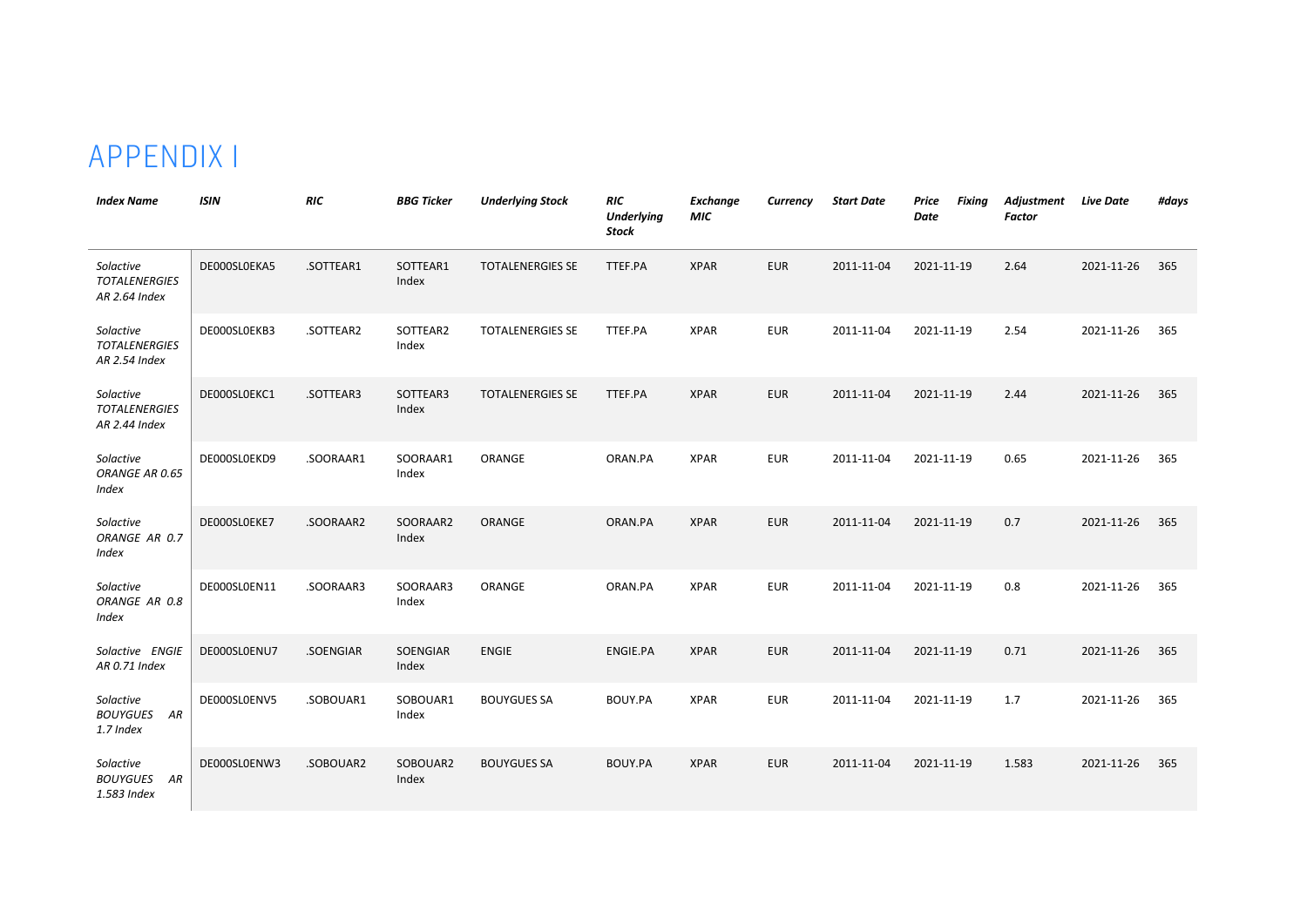# 业

| Solactive Credit<br>Agricole AR 0.9<br><b>Index</b>   | DE000SL0ENX1 | .SOCRAGAR | SOCRAGAR<br>Index               | <b>CREDIT AGRICOLE SA</b>     | CAGR.PA         | <b>XPAR</b> | <b>EUR</b> | 2011-11-04 | 2021-11-19 | 0.9  | 2021-11-26 | 365 |
|-------------------------------------------------------|--------------|-----------|---------------------------------|-------------------------------|-----------------|-------------|------------|------------|------------|------|------------|-----|
| Solactive AXA AR<br>1.43 Index                        | DE000SL0ENY9 | .SOAXAAR1 | SOAXAAR1<br>Index               | AXA SA                        | AXAF.PA         | <b>XPAR</b> | <b>EUR</b> | 2011-11-04 | 2021-11-19 | 1.43 | 2021-11-26 | 365 |
| Solactive AXA AR<br>1.55 Index                        | DE000SL0ENZ6 | .SOAXAAR2 | SOAXAAR2<br>Index               | AXA SA                        | AXAF.PA         | <b>XPAR</b> | <b>EUR</b> | 2011-11-04 | 2021-11-19 | 1.55 | 2021-11-26 | 365 |
| Solactive<br><b>GLAXOSMITHKLI</b><br>NE AR 0.76 Index | DE000SL0EN03 | .SOLGSKAR | SOLGSKAR<br>Index               | <b>GLAXOSMITHKLINE</b><br>PLC | GSK.L           | XLON        | GBP        | 2011-11-04 | 2021-11-19 | 0.76 | 2021-11-26 | 365 |
| Solactive<br>Novartis AR 2.7<br>Index                 | DE000SL0EN37 | .SONOVNAR | SONOVNAR<br>Index               | Novartis                      | NOVN.S          | <b>XSWX</b> | CHF        | 2010-11-01 | 2021-11-01 | 2.7  | 2021-11-26 | 360 |
| Solactive Nestle<br>AR 2.3 Index                      | DE000SL0EN29 | .SONESNAR | SONESNAR<br>Index               | Nestle SA                     | NESN.S          | <b>XSWX</b> | <b>CHF</b> | 2010-11-01 | 2021-11-01 | 2.3  | 2021-11-26 | 360 |
| Solactive Roche<br>AR 8.38 Index                      | DE000SL0EN45 | .SOLROGAR | SOLROGAR<br>Index               | Roche                         | ROG.S           | <b>XSWX</b> | CHF        | 2010-11-01 | 2021-11-01 | 8.38 | 2021-11-26 | 360 |
| Solactive AXA AR<br>1.5 Index                         | DE000SL0FGL7 | .SOAXAFAR | SOAXAFAR<br>Index               | AXA SA                        | AXAF.PA         | <b>XPAR</b> | <b>EUR</b> | 2011-11-04 | 2022-02-07 | 1.5  | 2022-02-08 | 360 |
| Solactive CREDIT<br>AGRICOLE AR 0.8<br>Index          | DE000SL0FGM5 | .SOCAGRAR | SOCAGRAR<br><b>Index</b>        | <b>CREDIT AGRICOLE SA</b>     | CAGR.PA         | <b>XPAR</b> | <b>EUR</b> | 2011-11-04 | 2022-02-07 | 0.8  | 2022-02-08 | 360 |
| Solactive ENGIE<br>AR 0.8 Index                       | DE000SL0FGQ6 | .SENGIEAR | <b>SENGIEAR</b><br><b>Index</b> | <b>ENGIE</b>                  | <b>ENGIE.PA</b> | <b>XPAR</b> | <b>EUR</b> | 2011-11-04 | 2022-02-07 | 0.8  | 2022-02-08 | 360 |
| Solactive<br><b>TOTALENERGIES</b><br>AR 2.65 Index    | DE000SL0FGN3 | .SOTTEFAR | SOTTEFAR<br>Index               | <b>TOTALENERGIES SE</b>       | TTEF.PA         | <b>XPAR</b> | <b>EUR</b> | 2011-11-04 | 2022-02-07 | 2.65 | 2022-02-09 | 360 |

17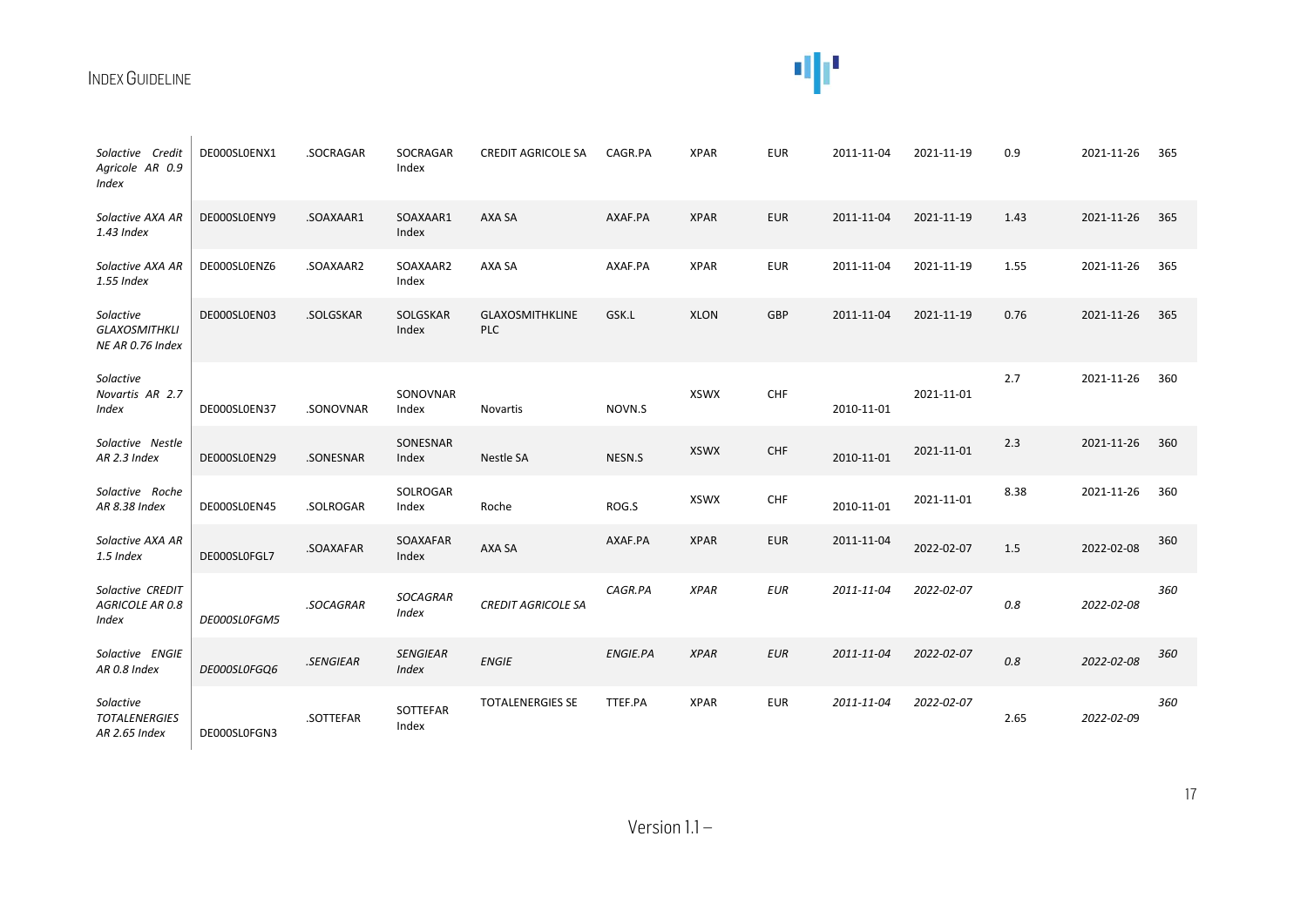# 业

| Solactive<br>ORANGE AR 0.71<br>Index                   | DE000SL0FGP8 | .SOORANAR | <b>SOORANAR</b><br><b>Index</b> | <b>ORANGE</b>          | ORAN.PA | <b>XPAR</b> | <b>EUR</b> | 2011-11-04 | 2022-02-07 | 0.71           | 2022-02-09 | 360 |
|--------------------------------------------------------|--------------|-----------|---------------------------------|------------------------|---------|-------------|------------|------------|------------|----------------|------------|-----|
| Solactive<br><b>BOUYGUES</b><br>AR<br>1.71 Index       | DE000SL0FGR4 | .SOBOUYAR | SOBOUYAR<br>Index               | <b>BOUYGUES SA</b>     | BOUY.PA | <b>XPAR</b> | <b>EUR</b> | 2011-11-04 | 2022-02-07 | 1.71           | 2022-02-09 | 360 |
| Solactive<br>RENAULT AR 1<br>Index                     | DE000SL0FH83 | .SORENAAR | SORENAAR<br>Index               | <b>RENAULT SA</b>      | RENA.PA | <b>XPAR</b> | <b>EUR</b> | 2011-11-04 | 2022-02-07 | $\mathbf{1}$   | 2022-02-10 | 360 |
| Solactive SHELL<br>AR 1 Index                          | DE000SL0FH91 | .SOSHELAR | <b>SOSHELAR</b><br>Index        | SHELL PLC              | SHEL.AS | <b>XAMS</b> | <b>EUR</b> | 2011-11-04 | 2022-02-07 | $\mathbf{1}$   | 2022-02-10 | 360 |
| Solactive<br>DANONE AR 2<br>Index                      | DE000SL0FJA4 | .SODANOAR | SODANOAR<br>Index               | <b>DANONE</b>          | DANO.PA | <b>XPAR</b> | <b>EUR</b> | 2011-11-04 | 2022-02-07 | $\overline{2}$ | 2022-02-10 | 360 |
| Solactive SANOFI<br>AR 3.5 Index                       | DE000SL0FJB2 | .SOSASYAR | SOSASYAR<br>Index               | <b>SANOFI</b>          | SASY.PA | <b>XPAR</b> | <b>EUR</b> | 2011-11-04 | 2022-02-07 | 3.5            | 2022-02-10 | 360 |
| Solactive<br>SOC<br><b>GENERALE</b><br>AR<br>2.2 Index | DE000SL0FJC0 | .SOSOGNAR | SOSOGNAR<br>Index               | <b>SOC GENERALE SA</b> | SOGN.PA | <b>XPAR</b> | <b>EUR</b> | 2011-11-04 | 2022-02-07 | 2.2            | 2022-02-10 | 360 |
| Solactive BP AR<br>0.16 Index                          | DE000SL0FJE6 | .SOLBPAR  | SOLBPAR<br>Index                | <b>BP PLC</b>          | BP.L    | XLON        | GBP        | 2011-11-04 | 2022-02-07 | 0.16           | 2022-02-14 | 360 |
| Solactive<br>ARCELORMITTAL<br>AR 0.4 Index             | DE000SL0FJF3 | .SOLMTAR  | <b>SOLMTAR</b><br><b>Index</b>  | ARCELORMITTAL          | MT.AS   | <b>XPAR</b> | <b>EUR</b> | 2011-11-04 | 2022-02-07 | 0.4            | 2022-02-14 | 360 |
| Solactive<br>STELLANTIS AR 1<br>Index                  | DE000SL0FJG1 | .SOSTLAAR | SOSTLAAR<br>Index               | <b>STELLANTIS NV</b>   | STLA.MI | XMIL        | <b>EUR</b> | 2014-10-14 | 2022-02-07 | 1              | 2022-02-14 | 360 |

18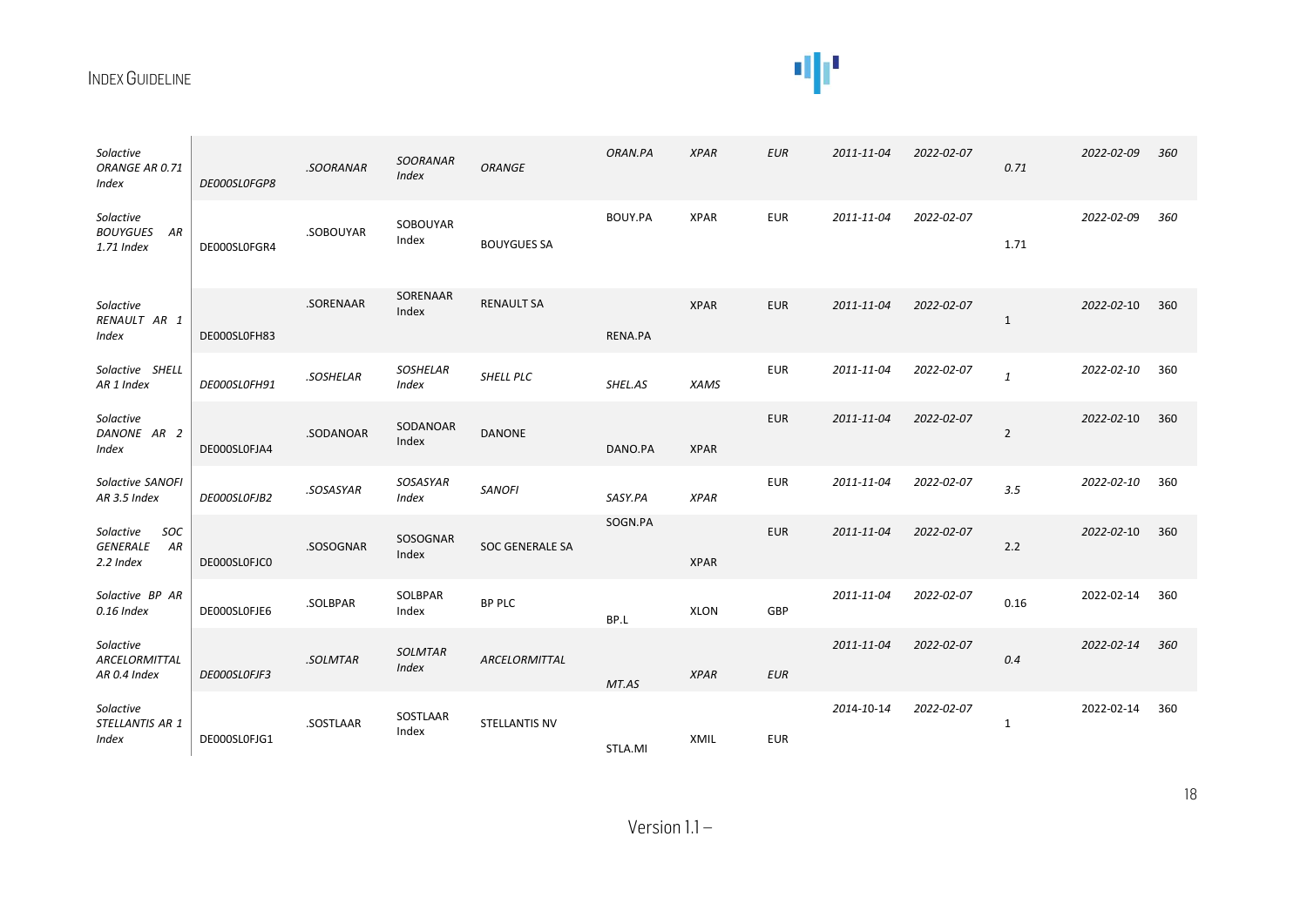# 业

| <b>BNP</b><br>Solactive<br>PARIBAS AR 3.75<br>Index | DE000SL0FJH9 | .SOBNPPAR | <b>SOBNPPAR</b><br><i>Index</i> | <b>BNP PARIBAS</b> | <b>BNPP.PA</b> | <b>XPAR</b> | <b>EUR</b> | 2011-11-04 | 2022-02-07 | 3.75 | 2022-02-14 | 360 |
|-----------------------------------------------------|--------------|-----------|---------------------------------|--------------------|----------------|-------------|------------|------------|------------|------|------------|-----|
| Solactive EDF AR<br>0.6 Index                       | DE000SL0FJJ5 | .SOLEDFAR | SOLEDFAR<br>Index               | <b>EDF</b>         | EDF.PA         | <b>XPAR</b> | <b>EUR</b> | 2011-11-04 | 2022-02-07 | 0.6  | 2022-02-14 | 360 |